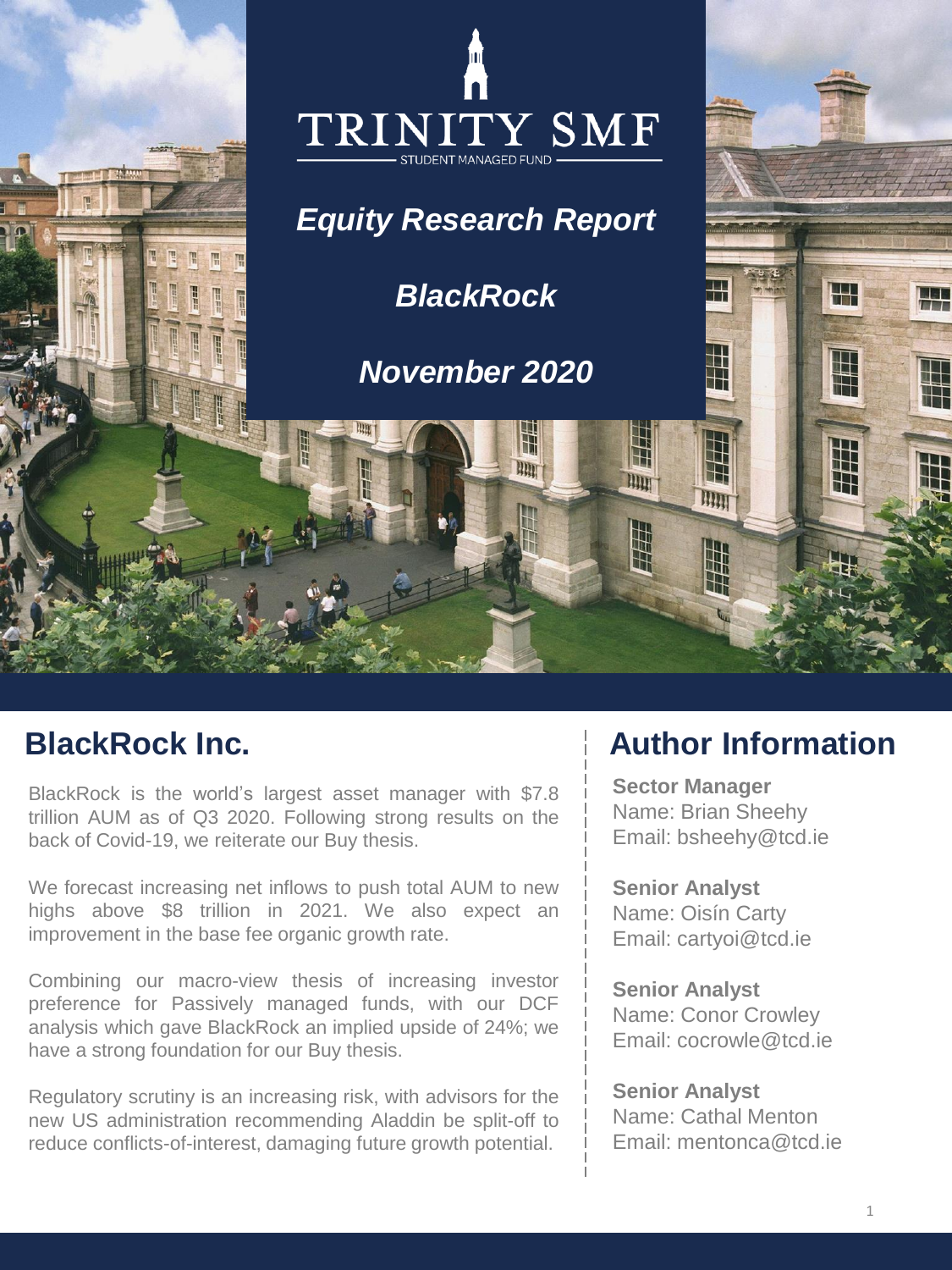#### **BlackRock AUM Growth (\$bn)**



#### **Net Income (\$bn) & Diluted EPS**



#### **Revenue & EBITDA (\$bn)**



## **ETF Inflows vs Non-ETF Outflows (\$bn)**



### **Projected Passive AUM Growth (\$tn)**



## *Business Overview*

BlackRock is the world's largest asset management firm with over \$7.8 trillion in AUM as of Q3 2020

They help both institutional and retail investors to achieve their financial goals by offering a complete range of investment and risk management products through their services and technology platforms

Investment solutions comprise a variety of index and alpha funds as well as individual portfolio construction which enables the firm to tailor investments to the desired allocations and outcomes of clients

Their iShares exchange-traded funds (ETFs) provide investors with an accessible, transparent vehicle to track indices and generate returns at a relatively low cost which has seen their popularity surge recently iShares AUM have more than tripled in size since 2009 when acquired, now accounting for 30% of BlackRock's total AUM

Technology platforms Aladdin and eFront combine to form the industryleading investment and risk management operating system, used both in-house and by over 55,000 investment professionals worldwide Technology revenue grew 24% YOY reflecting the value added by eFront to the platform and Aladdin's stable recurring contracts

## *Investment Thesis*

BlackRock are the largest asset manager by AUM in an industry which is suffering from increasing fee compression. Positive net inflows are necessary to maintain current performance and continued investment will ensure longevity and prosperity in the market going forward

Expanding their global footprint in pursuit of growth in the emerging market middle class is attracting inflows from outside of the US and Europe. BlackRock are pushing to become the leading foreign asset manager in China as it opens the doors to its \$14tn industry

Recent COVID savings, disposable income and market performance have added net positive inflows and bolstered strong net income growth which we expect to continue over the short term

BlackRock's proven M&A record with iShares and eFront demonstrates its ability to consistently seek out strategic investments in key business areas that contribute in the long run to positive organic growth

Positioning itself as an industry leader in ESG has benefitted the brand by attracting a share of the growing stakeholder-conscious market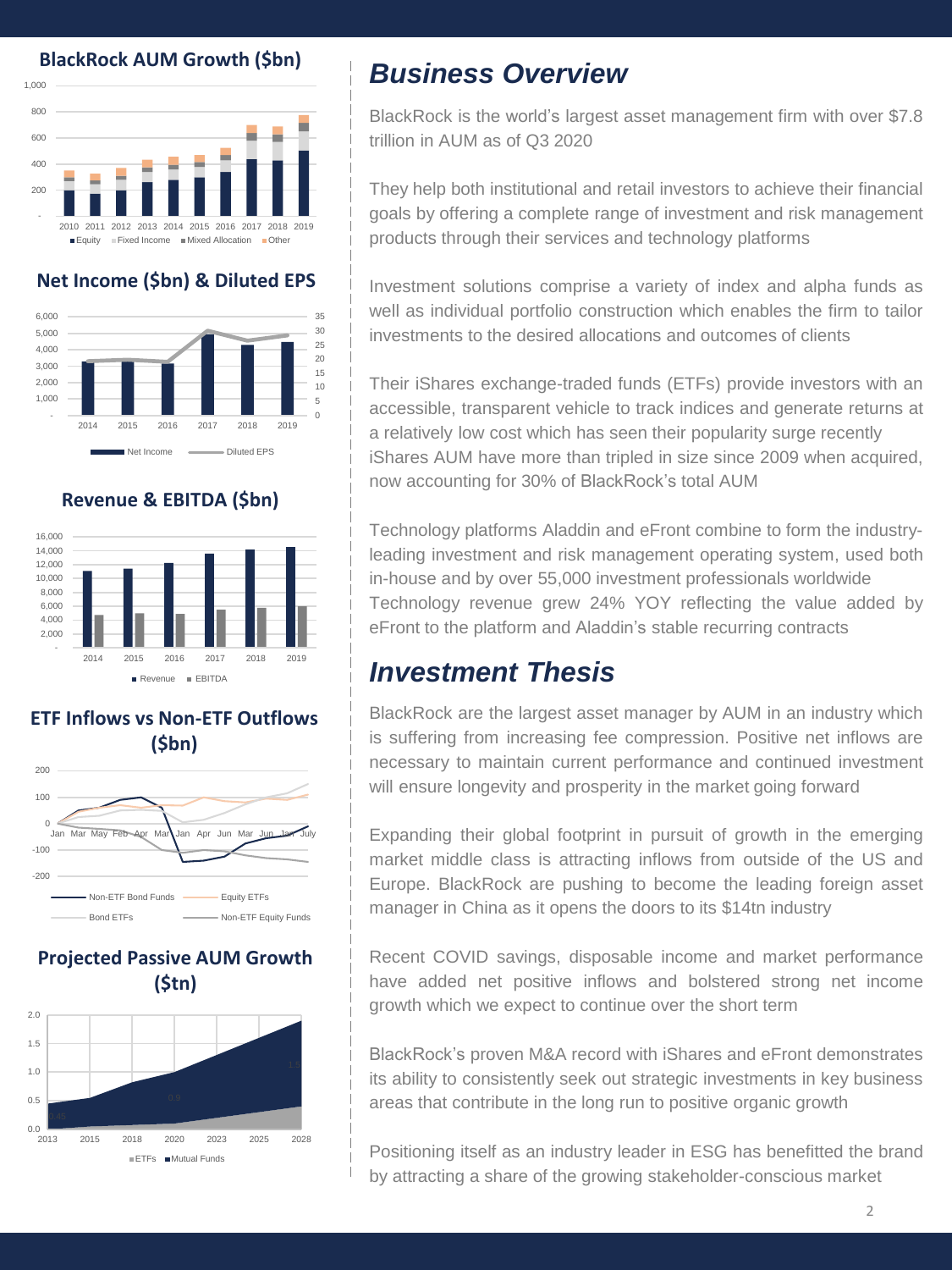

### **Passive Funds Share of Total AUM (%)**



### **M&A Activity in Asset Management**



## **Average Asset Management Fees (%)**



## **Corporate Equity held by Big 3 (%)**



# *Industry Overview*

Asset managers perform a range of duties; they can advise institutional and individual investors on their wealth, invest funds on the client's behalf or provide tools and services for clients to use independently. BlackRock boasts the greatest AUM with \$7.8tn, followed by Vanguard Group (\$5.7tn), Fidelity Investments (\$3.3tn) and State Street (\$3tn)

Active management remains at the core of the industry, although passive and alternatives have grown from 21% of AUM in 2013 to 41% today for the industry as a whole

Compression of fees driven by regulatory changes, technology and the overall increasing power of investors is forcing BlackRock and other incumbents to invest in technology and alternatives to reduce costs and generate new income streams like Aladdin's recurring subscription

Consolidation in also is causing disruption within the industry as major players try to maintain market share, cut costs and gain access to new technology and markets by integrating with other firms (e.g. Morgan Stanley with Eaton Vance & Franklin Templeton with Legg Mason) BlackRock can leverage its size to acquire existing businesses which they believe add value to their operations and limit competitive forces

# *Risks*

**Fee compression**: downward pressure on organic growth and increasing outflows from active to passive are driving lower fees. BlackRock currently generates 81% of revenue from base fees, although key areas such as ETFs and Alternatives are a growing share. BlackRock's size insulates them from fee compression more than the rest of the industry

**Regulatory scrutiny**: there have been recent calls for the separation of BlackRock and Aladdin due to conflicts of interest; errors on the platform will cause massive ripples across the market due to its reach A push for limits to the amount of shares asset managers can hold in corporations will drastically impact the ability to accurately track indices

**Economic slowdown:** with global equity markets soaring over the past decade, a possible slowdown could stagnate growth and impact fees generated on all asset classes leading to weaker performance

**ETF markets:** Liquidity issues with underlying assets during COVID left some ETFs trading at high discounts to their NAVs, but it seems this was a one-off event, during a period of extreme volatility. The addition of synthetic ETFs to BlackRock's arsenal increases risk as they are based on the value of underlying derivatives, not equities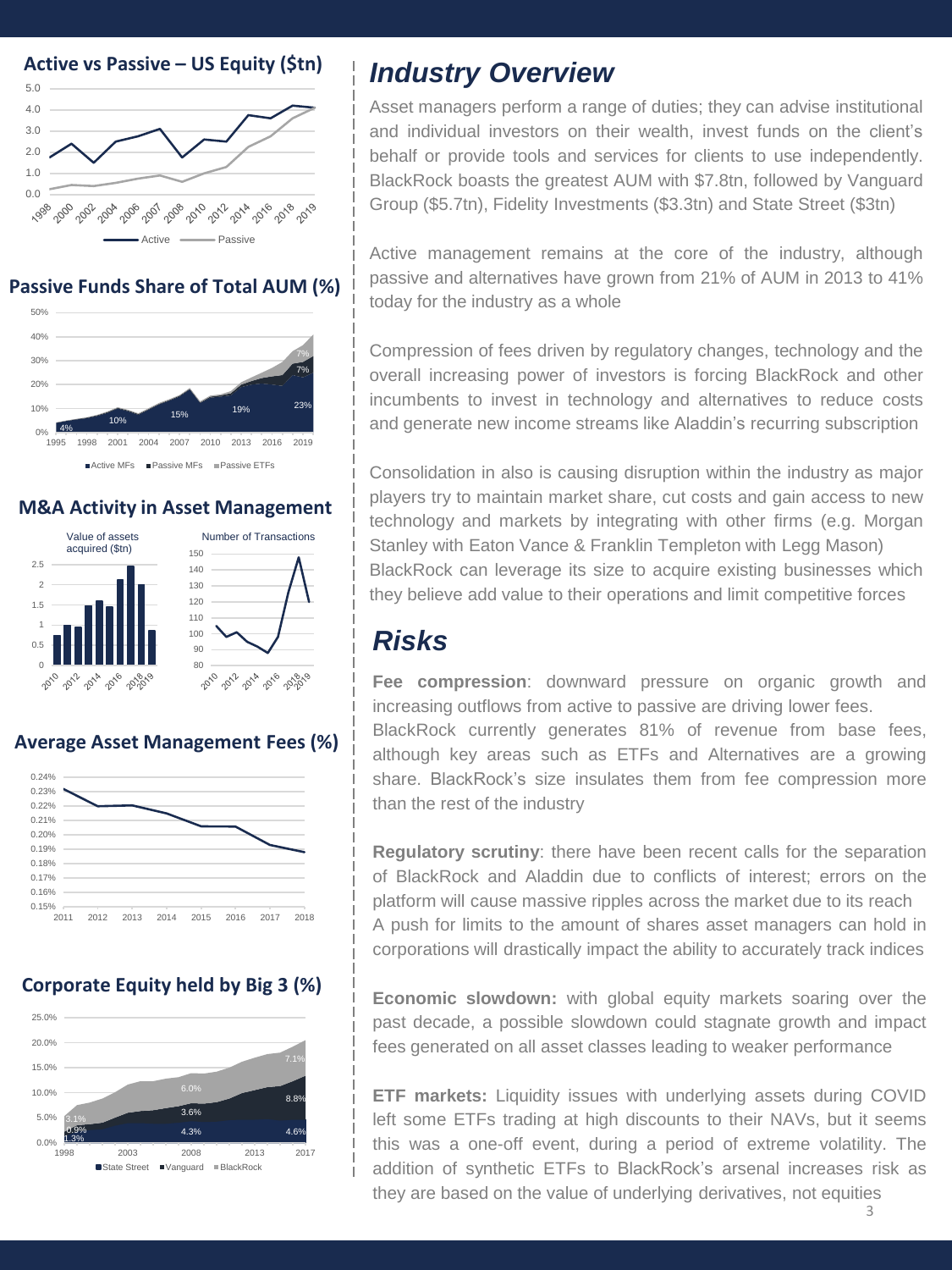# *Financial Summary*

*Income Statement*

|               | 2018     | 2019     | 2020E    | 2021E    |
|---------------|----------|----------|----------|----------|
| Revenue       | \$14,198 | \$14,539 | \$15,779 | \$16,852 |
| <b>EBITDA</b> | \$5,627  | \$5,859  | \$6,312  | \$6,741  |
| % margin      | 39.6%    | 40.03%   | 40.0%    | 40.0%    |
| <b>EBIT</b>   | \$5,457  | \$5,551  | \$6,154  | \$6,572  |
| % margin      | 47.9%    | 48.7%    | 39.0%    | 39.0%    |
| Net Income    | \$4,305  | \$4,476  | \$4,317  | \$4,625  |
| % margin      | 30.3%    | 30.8%    | 27.4%    | 27.4%    |

We expect the margins to decrease slightly into the future as their expense management programme isn't as effective at controlling costs. They should remain at elevated levels though as we still expect strong revenue growth, close to its 5 yr CAGR of 6.3%. We predict BlackRock will continue to benefit from the continuation of investors moving to passive funds with steady inflows. We also don't expect much more fee compression over the next few years, as there isn't as much space to cut them further.

|                               | As of 24/11/2020 |
|-------------------------------|------------------|
| <b>Current Share Price</b>    | \$682.87         |
| No. of Shares Outstanding     | 152.5            |
| <b>Equity Value</b>           | \$104,138        |
| (-) Cash & Equivalents        | (\$6,507)        |
| (+) Total Debt                | \$7,993          |
| (+) Non-Controlling Interests | \$2,143          |
| (+) Preferred Stock           | \$0              |
| = Enterprise Value            | \$107,581        |

Debt/Equity remains well below industry average of 1.30. Cash & Equivalents covers approx. 80% of their total debt.

NCI still remains at  $\sim$  \$2 billion, however Preferred Stock has been eliminated with the sale of PNC's share in the company occurring in May 2020.

## *Capital Structure Key Financial Metrics*

|                          | <b>Firm</b> | <b>Industry</b> |
|--------------------------|-------------|-----------------|
| <b>AUM Growth*</b>       | 12.46%      | 8.28%           |
| <b>Gross Margin</b>      | 50.9%       | 56.3%           |
| <b>EBITDA Margin</b>     | 40.0%       | 41.6%           |
| <b>Net Income Margin</b> | 29.8%       | 18.2%           |
| <b>ROE</b>               | 14.0%       | 11.0%           |
| <b>ROA</b>               | 2.1%        | 5.0%            |
| <b>Beta</b>              | 1.21        | 1.35            |
| <b>Sharpe Ratio</b>      | 0.47        | 0.16            |

AUM Growth is incredibly important for Passive managers and BlackRock have far outperformed the industry.

Gross margin is 5.4% lower than industry, while Net Income margin is 11.6% higher. BlackRock's Sharpe Ratio is nearly 3x industry average.